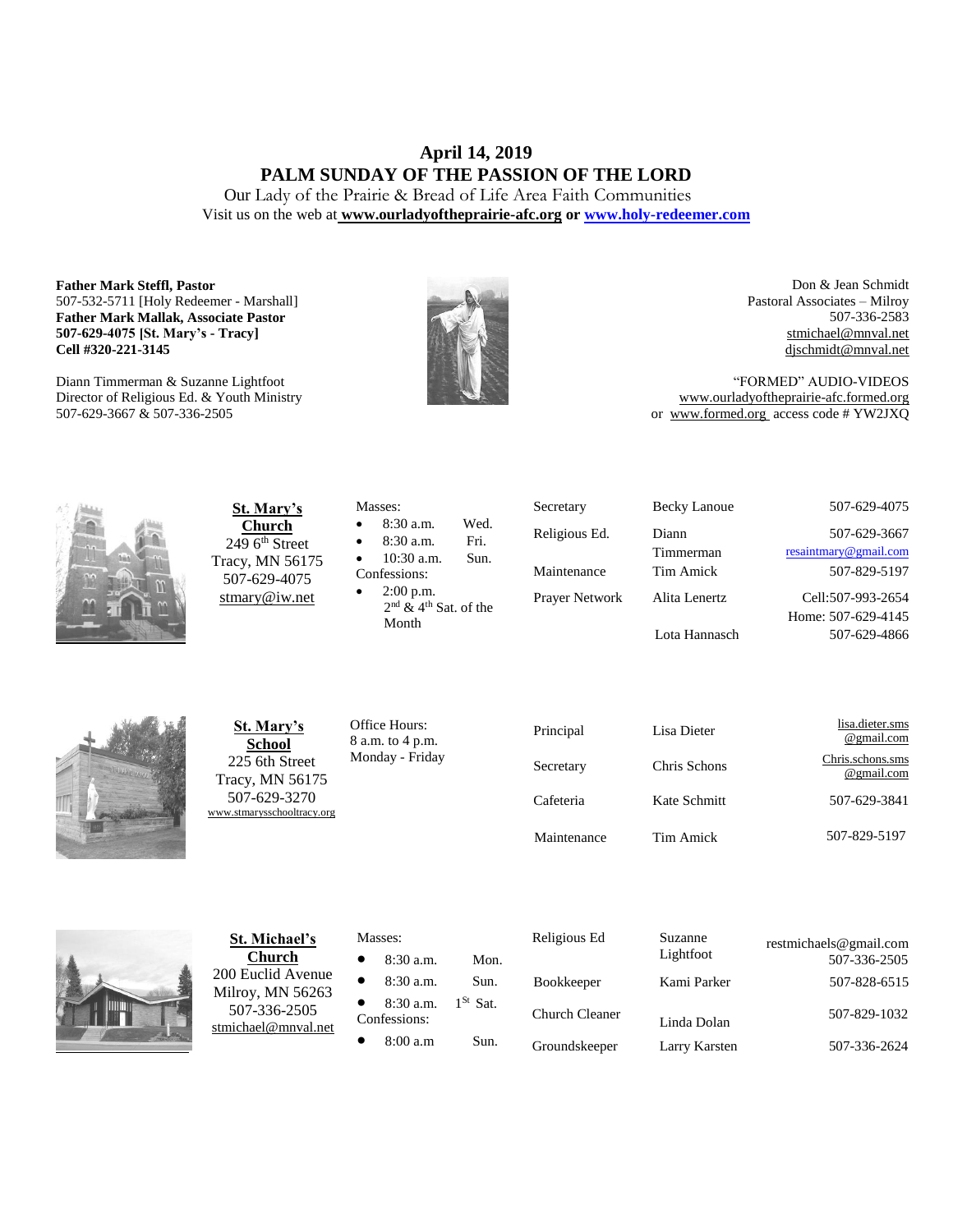## **UP COMING AT OUR LADY OF THE PRAIRIE AREA FAITH COMMUNITY:**

| <b>Sun. Apr. 14</b> | PALM SUNDAY OF THE PASSION OF THE LORD |                                                               |  |
|---------------------|----------------------------------------|---------------------------------------------------------------|--|
|                     | $8:00$ a.m.                            | <b>Mass at Holy Redeemer in Marshall</b>                      |  |
|                     | <u>8:00 a.m.</u>                       | <b>Confessions at St. Michael's in Milroy</b>                 |  |
|                     | 8:30 a.m.                              | Mass at St. Michael's in Milroy                               |  |
|                     |                                        | +Dean Rudenick                                                |  |
|                     |                                        | <b>CHWC Rolls in Milroy &amp; Tracy</b>                       |  |
|                     | $10:00$ a.m.                           | <b>Mass at Holy Redeemer in Marshall</b>                      |  |
|                     | 10:00 a.m.                             | <b>CCW Rosary at St. Mary's in Tracy</b>                      |  |
|                     | $10:30$ a.m.                           | Mass at St. Mary's in Tracy                                   |  |
|                     |                                        | +Roger VanOverbeke                                            |  |
| <b>Mon. Apr. 15</b> | <u>7:00 a.m.</u>                       | Mass at St. Michael's in Milroy                               |  |
|                     |                                        | +Brooklyn Larsen                                              |  |
|                     |                                        | Spirit Day at St. Mary's School                               |  |
|                     | 5:30 p.m.                              | <b>Mass at Holy Redeemer in Marshall</b>                      |  |
| Tues. Apr.16        |                                        | Healing & Deliverance Prayer Day at St. Michael's in Milroy   |  |
|                     | 7:00 a.m.                              | <b>Mass and Adoration at Holy Redeemer in Marshall</b>        |  |
|                     |                                        |                                                               |  |
| Wed. Apr. 17        | $7:00$ a.m.                            | <b>Mass at Holy Redeemer in Marshall</b>                      |  |
|                     | $8:15$ a.m.                            | <b>Mass at Holy Redeemer School in Marshall</b>               |  |
|                     | 8:30 a.m.                              | School Mass, Gr. 5 <sup>th</sup> /6th, at St. Mary's in Tracy |  |
|                     |                                        | +Allan & MaryJane Hammerschmidt                               |  |
|                     | $10:45$ a.m.                           | <b>Mass at Prairie View Nursing Home</b>                      |  |
|                     |                                        | +Joseph Vercruysse                                            |  |
|                     |                                        | <b>No Religious Classes - Holy Week</b>                       |  |
| Thurs. Apr. 18      | <b>HOLY THURSDAY</b>                   |                                                               |  |
|                     | $8 - N00n$                             | <b>Adoration at St. Michael's in Milroy</b>                   |  |
|                     | $7:00$ p.m.                            | Mass at St. Michael's in Milroy                               |  |
|                     |                                        | $+$ <i>Edith Ousky</i>                                        |  |
|                     |                                        | <b>Confessions after the Mass</b>                             |  |
|                     | 7:00 p.m.                              | <b>Mass at Holy Redeemer in Marshall</b>                      |  |
|                     |                                        | <b>Confessions after the Mass</b>                             |  |
| <b>Fri. Apr. 19</b> | <b>GOOD FRIDAY</b>                     |                                                               |  |
|                     |                                        | <b>No School – Easter Break</b>                               |  |
|                     | $12:00$ p.m.                           | <b>Service at Holy Redeemer in Marshall</b>                   |  |
|                     | 3:00 p.m.                              | Service at St. Mary's in Tracy                                |  |
|                     | 4:30 p.m.                              | Service at St. Michael's in Milroy                            |  |
|                     | 5:30 p.m.                              | <b>Service at Holy Redeemer in Marshall</b>                   |  |
|                     |                                        | <b>HOLY SATURDAY EASTER VIGIL</b>                             |  |
| Sat. Apr. 20        |                                        | Mass at St. Mary's in Tracy                                   |  |
|                     | 8:00 p.m.                              | +OLPAFC Parishioners, Living & Deceased                       |  |
|                     | 8:00 p.m.                              | <b>Mass at Holy Redeemer in Marshall</b>                      |  |
|                     |                                        |                                                               |  |
| <b>Sun. Apr. 21</b> |                                        | <b>EASTER SUNDAY OF THE RESURRECTION OF THE LORD</b>          |  |
|                     | 7:00 a.m.                              | <b>Mass at Holy Redeemer in Marshall</b>                      |  |
|                     | 8:00 a.m.                              | <b>Confessions at St. Michael's in Milroy</b>                 |  |
|                     | 8:30 a.m.                              | Mass at St. Michael's in Milroy<br>+David Louwagie            |  |
|                     | $9:00$ a.m.                            | <b>Mass at Holy Redeemer in Marshall</b>                      |  |
|                     | <u>10:00 a.m.</u>                      | <b>CCW Rosary at St. Mary's in Tracy</b>                      |  |
|                     | $10:30$ a.m.                           | Mass at St. Mary's in Tracy                                   |  |
|                     |                                        | +Theresa Hansen                                               |  |
|                     | 11:00 a.m.                             | <b>Mass at Holy Redeemer in Marshall</b>                      |  |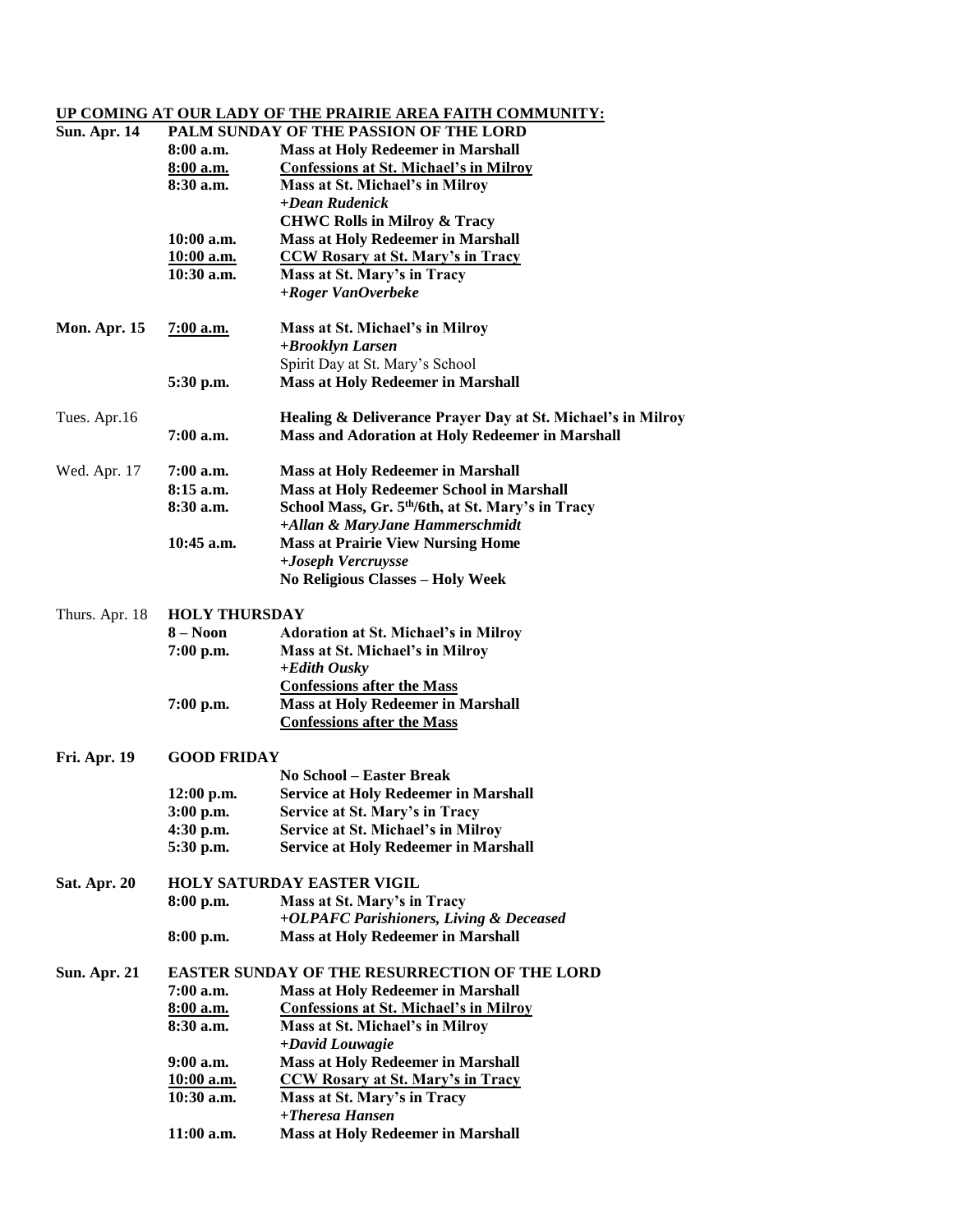**Baptisms:** Contact Priest to set up a date. **Marriages:** Contact Priest at least six months in advance of proposed wedding date. **Hospitalized or ill parishioners**: Contact Priest. **New Ulm Diocese Catholic Charities:** Counseling & Adoptions toll-free 1-866-670-5163

**Pray for safety for all those serving in the military from our families and from our communities especially:** Aaron Moudry, Samantha & Lucas Karnes, Troy Sik, Joe Goodnow, Stuart Stroman, Patrick Carnahan, Brad & Andrea Bond, Travis Davis, Martin Hamsa, Cole DeBlieck, Patricia Baker, Pat Weisbrich, and Troy Baumann.

**Prayer Network prayers for healing for all the sick and other needs in the area faith community especially:** Sandy Alcorn, Don Allex, Kevin & Kim Arnold, Bob Brewers, Maia Brooks, Linda Bruns, Scott Daggett, Loanne Johns Dale, Delmar Debbaut, Paul DeSmith, Difficult Pregnancy, Lisa Driessan, Rachel Ewertz, Gavin Fischer, Mike Foley, Linda Fultz, Kelly Garner, Phillip Goblish, Joanie Gruver, Glad Henning, Rachel Hubner, Joe, Lillian Johannes, Barb Knutson, Leonard Lanoue, Jim Larsen, Nathan Lewis, Carol Louwagie, Mark Lutterman, Beatrice & Ray Maeyaert, Amy McCoy, Bob McCoy, Allen Rolling, Amy Sik, Someone Needs Healing, Someone Having Surgery, Ron & Evie Stadick, Lawrence Stassen, Dee Thatcher, Bryan Thill, Lisa Thill, John Thomas, Maurice VanDeWiele, Cathy Verly, Lloyd Welu, Tudy Will, Sloan Wohlman & for 4 special intentions. *If you know of someone who should be now removed from the sick list, please let the rectory know. Names will be left on the list for 1 month and then taken off, if you wish them put on again please contact the office we will gladly put them on again.*



### **OUR LADY OF THE PRAIRIE FAITH COMMUNITY NEWS:**

**NOTE: PLEASE HAVE ANY ANNOUNCEMENTS FOR THE BULLETIN IN BY WEDNESDAY 10:00 A.M.** PLEASE SEND ALL **BULLETIN INFORMATION TO THE CHURCH OFFICE** - e-mail use[: stmary@iw.net](mailto:stmary@iw.net) or call the office 629-4075.

**IF YOU HAVE ANY INFORMATION FOR THE AFC WEBSITE** – E-MAIL IT TO BECKY LANOUE AT [stmary@iw.net.](mailto:stmary@iw.net)

**DID YOU MISS GETTING THE SUNDAY BULLETIN**?- Feel free to look up the website to find the Sunday Area Faith Community bulletin, the Area Faith Community monthly calendar, and other information at the OUR LADY OF THE PRAIRIE WEBSITE: [www.ourladyoftheprairie-afc.org.](http://www.ourladyoftheprairie-afc.org/)

#### **CCW NEWS**

**TRACY: Next Large Function**— St. Lillian: Jane Carlson & Carol Buyck **Next Small Function –** St. Elizabeth: Betty VanKeulen & Mary Jo Henkel **SHEPHERD OF THE FIELD for 2017-18: For St. Mary's in Tracy – Fr. Ron Huberty**, Church of Sts. Peter & Paul, P.O. Box 49, Ivanhoe, MN 56142-0049, Ordination Date July 15, 1990, Birthday June 2. **MILROY**: Next Funeral is Circle 1. **SHEPHERD OF THE FIELD for 2017-18: For St. Michael's in Milroy –Rev. Germain Rademacher,** Ridgeway, 720 23rd

St. N. Apt. 201, New Ulm, MN 56073, Ordination Feb. 23, 1958, Birthday Dec. 4.

*LOVE ONE ANOTHER AS I HAVE LOVED YOU." JOHN 13:34* **-** Attend a Worldwide Marriage Encounter Weekend and experience the love of your spouse like you never have before. The next available **Weekends** are Apr 26-28, 2019 in HUTCHINSON, MN and Nov 15-17, 2019 in OWATONNA, MN. Early registration is highly recommended. For more information visit our website at: **southmnwwme.org** or contact Miki at [applications@southmnwwme.org](mailto:wmandbethnickles@hotmail.com) or 507-227-8229.

**WALNUT GROVE COMMUNITY BLOOD DRIVE**, Community Center, 330 6<sup>th</sup> St. Thursday, April 25, 2019, 2:00 PM to 7:00 PM. To schedule an appointment, please call Maydra Maas at 507-747-2519.

**THE AMERICAN RED CROSS BLOOD DRIVE** will be at Wabasso Community center on Wed. April 17, 2019 1:00 pm – 7;00 pm – If fyou would like to make an appt call Arlene at 342.5493 or just walk in that day. THEY HAVE A SEVERE SHORTAGE OF TYPE 0 BLOOD DONATIONS AND URGE TYPE 0 DONORS AS WELL AS ELIGIBLE DONORS OF ALL BLOOD TYPES to give now to help ensure lifesaving patient care isn't impacted this winter. More donations are needed NOW. Thanks.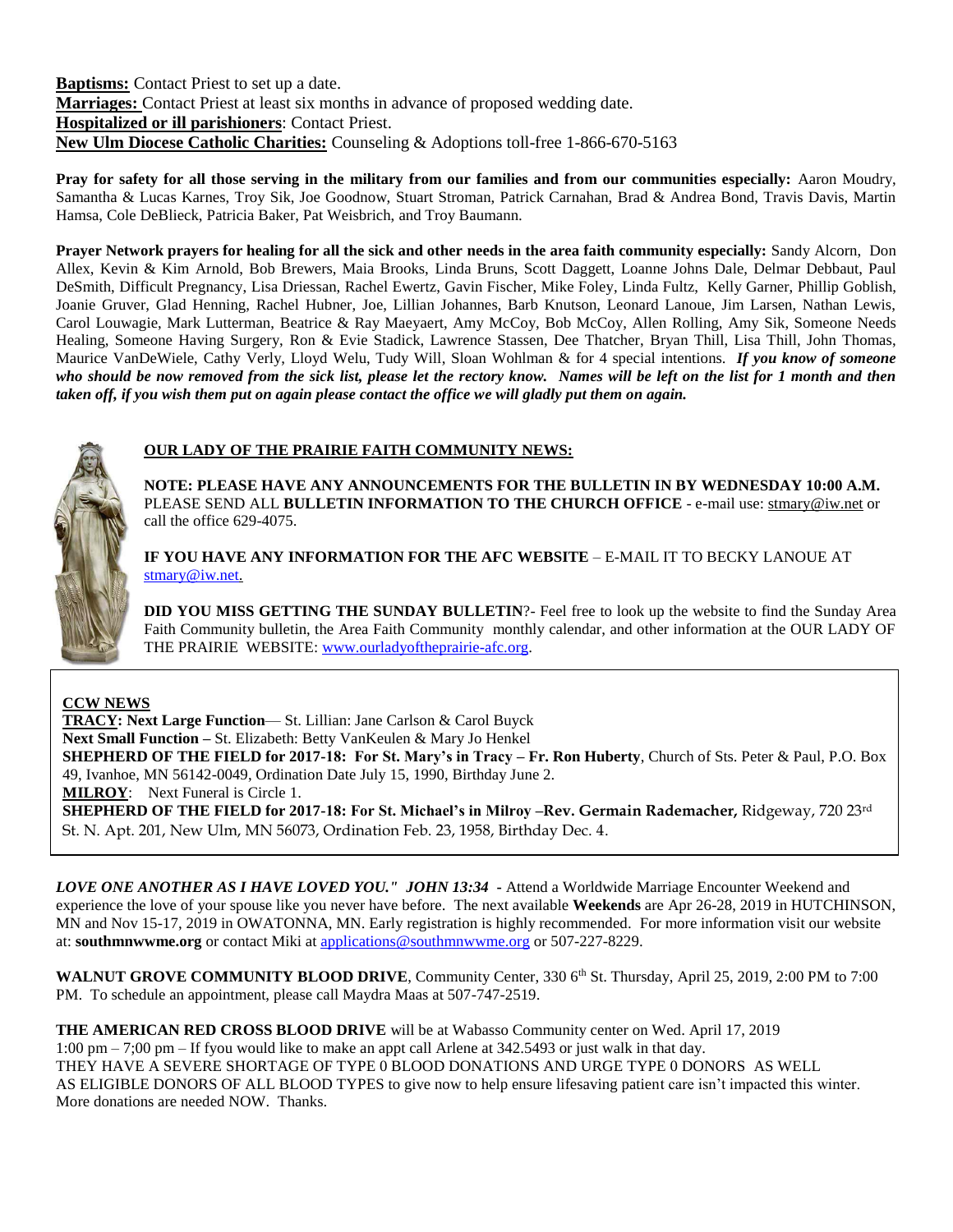# **AREA FAITH COMMUNITY RELIGIOUS EDUCATION NEWS**



**WEDNESDAY, APRIL 17TH, there will be no classes as it is Holy Week.** Please attend Liturgies with your families**.**

**CONFIRMATION STUDENTS:** Please get your paperwork completed **ASAP**! (There are three forms that we would like to have in before religion classes are ended: Confirmation Information, Baptismal Information, and your Sponsor Form. They are all found in your folders you received the night of the Confirmation Meeting.)

**APRIL 24TH IS THE LAST NIGHT OF CLASSES FOR FAITH FORMATION**. There will be a Hardee's Roast Beef Meal fundraiser at St. Mary's serving from 5-7 pm. Everyone is welcome! Please come celebrate the Faith Formation year with us!

**MAY CROWNING WILL BE ON MAY 1ST** @ 6:30 pm at St Michael's. All students are encouraged to attend. Please bring your rosary. Following May Crowning, we will have terats in the basement along with the traditional year-end kickball game!

**FIRST COMMUNION IS MAY 5TH.** 8:30 at St. Michael's and 10:30 at St. Mary's. Practice for St. Michael's is on May 4th at 9:30. Practice for St. Mary's is on Wednesday, May  $1^{st}$  @ 6:30 pm.

**BACCALAUREATE MASS WILL BE MAY 19TH** for our High School Seniors. Please complete the Senior Survey and return to Suzanne/Diann so that we can enter your information on our program.



**Monday, April 15th** , Spirt Day ~ wear your St. Mary's clothing.

**Tuesday, April 16th** , State-wide tornado drill, TBD Grades 1&2 to Prairie View Senior Living, 9:45-10:30. Band Lessons today. **Wednesday, April 17th** , Mass at 8:30, prepared by grades 5&6, Please wear appropriate clothing for mass, grades K-6. Students will paint gifts for Grandparents' Day in the afternoon Thursday, April 18<sup>th</sup>, Students will paint gifts for Grandparents' Day in the afternoon, Band Lessons. Friday, April 19<sup>th</sup>, Good Friday, No School.

**ALUMINUM CANS FOR THE TECHNOLOGY FUND** for St. Mary's School can be dropped off in the wagon behind St. Mary's Church.

**ST. MARY'S SCHOOL WEEKLY CALENDAR RAFFLE WINNERS:** Apr. 5 \$100 – Julie Suedbeck; Apr. 12 \$100 – Bill Giannelli.

**ST. MARY'S SCHOOL MEMORIALS** in memory of Mary Lanoue, Cathy Rue & Theresa Hansen.

**WOULD YOU LIKE TO SPONSOR A STUDENT'S TUITION?** Tuition at St. Mary's school is only \$1,875.00 a year for one child, or about \$200 a month. What a great investment in the future! Contact the school or parish office if you would like to help. Thank you



### **NEWS FROM ST. MARY'S IN TRACY**

**LOCKING THE CHURCH**: St. Mary's basement will be locked at about 2:30 p.m. and the upper church about 6 p.m. If you need to get a pie see Jan LaVoy or one of the staff to let you in. If you need to get inside for meetings or other needs, contact Keith Schons 507-629-4289 or Jan LaVoy 507-829-2755 to get the doors opened for you.

**MARION COUNCIL #3750 OF TRACY** will be having their annual ladies night Sunday evening April 28<sup>th</sup> in the St. Mary's church hall. Social hour will start at 5:00 pm with the meal and program starting at 6:00 pm. The meal will be chicken and rib dinner with all the fixings and entertainment will be provided. Cost will be \$20 per person. Please come and join us for fellowship and honor the ladies who support the Knights. For more information and to reserve a spot please contact Joe Van Moer 507-215- 1881.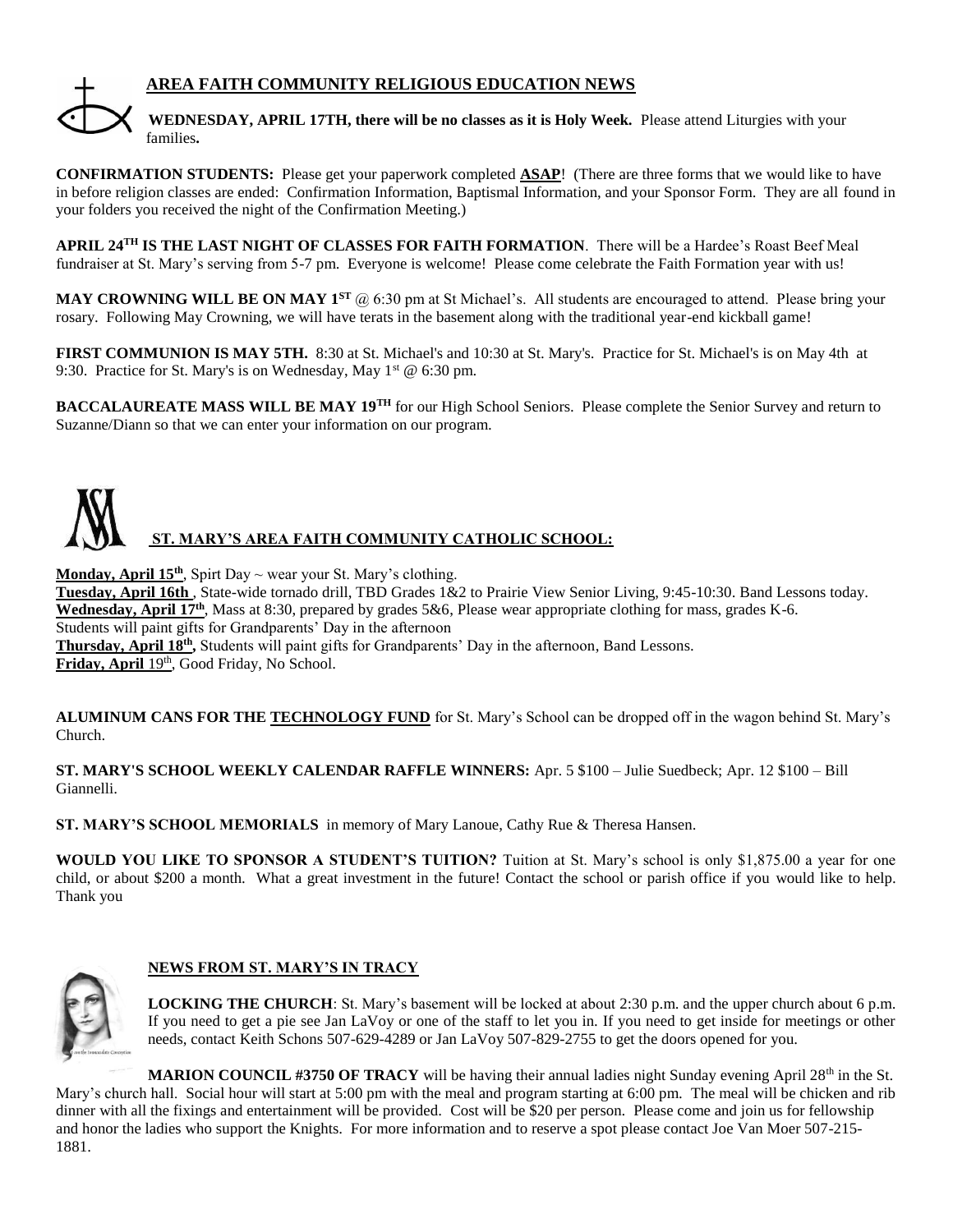**IF YOU ARE UNABLE TO ATTEND CHURCH**, and live in Tracy, you may receive communion weekly. Please contact Jeanine Vandendriessche @ 507- 212- 2018 for information.

**APOLOGIES**: There was a miss print in the Raffle Prize Winner last weekend. Richard Krueger won the Toy Tractor, not Roger. Thank You.

**ST. MARY'S PARISH** has once again formed a Maintenance Committee. We thank Steve Buyck, Al Breczinski, Larry Buysse, Mark LaVoy, Matt Hubner for being willing to serve on this important committee. These men will work with our Custodian, Tim Amick, to keep maintenance at its best on our parish campus. Please contact any one of them to offer your willingness to assist in any way that you can. It will be greatly appreciated!

**CAN WE MAKE IT A REALITY!** St. Mary's CCW is hoping to start the kitchen remodel June 1. For this project to begin, we are still in need of funds. You should be receiving a letter in the mail describing this project and there is a display in the back of church for your viewing. If you would be willing to help us out with a donation, please make checks out to St. Mary's CCW. You can drop your donation in the collection in a "Kitchen Project" marked envelope or drop off at the Parish office. If you have any questions, please contact Jan LaVoy 829-2755 or Elise Lanoue 829-8448. Thank you for your generosity and support.

**THANK YOU** to all those who came and helped clean the church for Easter. We had a wonderful group show up to make the work much lighter for all. Thanks again!!

**ST. MARY'S GARDENS & QUILTS TOUR** July 10 with July 11 rain date 2-8 pm. We are planning to tour in the Lake Shetek and Garvin area this year. If any one knows of someone that would like to be on our tour please contact one of the committee: Jolynn Johns, Becky Averill, Rose Goltz, Jan LaVoy, Fr. Mallak or Elise Lanoue. Anyone wanting to assist with this event in any way please contact the committee also. Raffle tickets will be coming for sale soon for a chance to win a 30x70 Cuddle Throw by Jolynn Johns; a Collapsible Wagon filled with Garden Supplies; and 2 St. Mary Pie Certificates.

**DEAR MEMBERS OF THE FAITH COMMUNITY;** the "Food For Kidz" event is fast approaching and will be held April 24, 2019, 4-7:00 p.m. at the Caboose located at Hwy 14 in Tracy. If you are not familiar with this event please contact Tracy Lutheran and we can fill you in. This is an event that is sponsored by the Tracy Area Churches and your help is needed. Thank you. The "Food For Kidz" Committee.

**MONTH FOUR: "I HAD A DREAM!"** Your baby's brain has begun maturing – a process that will continue until she is about 14 years old. Her eyelids are now sealed and will re-open at 7 months. Her taste buds are now working. Nutrients consumed by her mother are passed on to her within an hour or two. Three hundred quarts of fluid a day are sent to the baby via the umbilical cord. Fine hair begins to grow on head, eyebrows and eyelashes. Facial expressions similar to parents of the baby can be seen at this time. This month REMS (rapid eye movements) have been recorded – a sign of dreaming. Your baby is now about 9 inches in length. Thank you for praying!

**MISSION OF LOVE PROJECT 19TH YEAR**. A donation of \$2.00 can do so much! Provide corn, beans, rice to feed a FAMILY for a week at our Diocesan Mission at San Lucas Toliman in Guatamala. Also provide some school supplies. Imagine what \$10, \$20, \$30, \$40, \$50 or more can do. 100% goes to the mission and tax deductible. Make checks MISSION OF LOVE, put in envelope with your NAME and drop in collection at St. Mary's Parish or school office or give to Alita Lenertz. Your name goes on each card and sent to the mission. What a great Lenten alms given, also memorials for loved ones. Please be generous, note poster as you enter church You may contact Alita Lenertz, 507-629-4145 or 507-993-2654. Thank you!

**COFFEE IS ALWAYS AVAILABLE,** ground & whole beans, \$10/bag. Contact Alita Lenertz, 507-629-4145.

**OUR GIFTS TO GOD: Apr. 7 2019 Adult:** \$6,920.00 **Youth**: \$2.00 **Loose Plate**: \$215.00 **TOTAL**: \$7,137.00 **Total needed/week**: **\$3,923.07**

**Liturgical Ministers for Good Friday, Apr. 19, 2019 at 3:00 p.m. Lector:** Molly Peterson, Kathy Brockway **Cantor:** Carla VanDeWiele **Eucharistic Ministers:** Bev Kosse **Server:** Brok Roggatz, Talon Brinkley, Ashton Daniels

**Liturgical Ministers for Easter Vigil, Saturday, Apr. 20, 2019 at 8:00 p.m. Gifts:** Richard & Ann Krueger **Lector:** Richard Tuszynski, Brittany Peterson **Cantor:** Jen LaVoy **Eucharistic Ministers:** Jim & Jeanine Vandendriessche, Jolynn Johns, Dave Lenertz, Heidi Morgan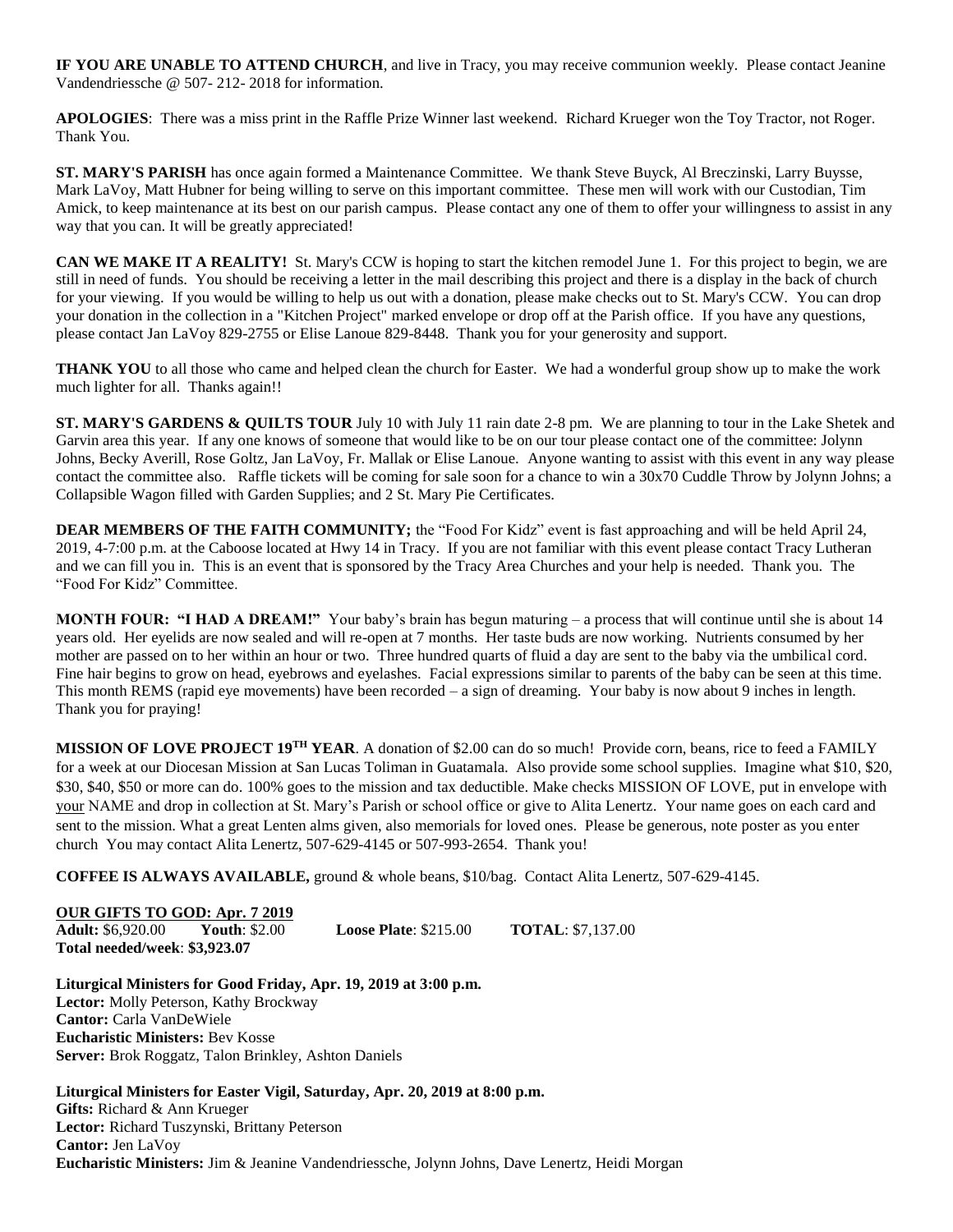**Servers:** Lauren Verlinde, Lawton Verlinde, Nolan Verlinde **Ushers:** Gary Peterson, Fred Timmerman, Gavin VanMoer, Joe VanMoer

**Liturgical Ministers for Easter Sunday, Apr. 21, 2019 at 10:30 a.m. Gifts:** Bill Brockway Family **Lectors:** Marlene Halfmann **Cantor:** Katie Lanoue **Eucharistic Ministers:** Jan LaVoy, Gloria VanOverbeke, Jeanette Lanoue, Lota Hannasch, Bev Kosse **Servers:** Lindsey Horner, Hailey Hubner, Ashton Daniels **Ushers:** Gary Peterson, Fred Timmerman, Gavin VanMoer, Joe VanMoer **Money Counters: Apr. 23, 2019 –** Jan Griffith & Patty Lessman **Prairie View Nursing Home Communions:** Apr. 24 – Dick, May 1 – Rosemary, May 8 – Linda



# **NEWS FROM ST. MICHAEL'S IN MILROY**

**ADORATION** is held at St. Michael's Every Thursday from 8:00 – Noon in the CHAPEL at the Rectory. Everyone is encouraged to come spend some time with Jesus. If not an hour – just come for a short visit. **HE LONGS TO SEE US!**

**Stewardship Report for Apr. 7, 2019 Adult:** \$580.00 **Student:** \$1.85 **Loose Plate**: \$147.00 **TOTAL**: \$728.85 **Total needed/week: \$1,500.00**

**Liturgical Ministers for Holy Thursday, Apr. 18, 2019 at 7:00 p.m. Gifts:** Larry & Phyllis Lanoue **Organist:** Carole Snyder **Cantor:** Neil Dolan **Lector:** Kami Parker **EHMC:** Angie Orren, Alice Vroman, Eli Welu, Emily Welu, Taylor Mueller, Don Schmidt **Servers:** Morgan Jennings, Dawson Jenniges, Freddy Leach, Eli Lightfoot, Elaina Leach **Ushers:** Joe Lanoue, Bob Zwach, Cris Knott, Jeff Orren

**Liturgical Ministers for Good Friday, Apr. 19, 2019 at 4:30 p.m.**

**Organist:** Doris Cauwels **Cantor:** Jean Schmidt **Lector:** Don Schmidt, Evy Dolan **EHMC:** Ken Lanoue, Cheryl Lanoue **Servers:** Margaret Dolan, John Schmitt, Tyson Lightfoot, Leah Lightfoot

**Liturgical Ministers for Easter Sunday, Apr. 21, 2019 at 8:30 a.m.**

**Gifts:** Daryl Leach Family **Organist:** Carole Snyder **Cantor:** Suzanne Lightfoot & Choir **Lector:** Kim Jenniges **EHMC:** Robin Hauger, Linda Dolan, Joni Baune, Katy Lightfoot, Ann Felton, Jill Karsten **Servers:** Andrew LaVoy, Tanner Hauger, Brody Hauger, Alex Schuh, David Schuh **Ushers:** Joe Lanoue, Bob Zwach, Cris Knott, Jeff Orren **Money Counters:** Becky & Joe Lanoue, Jane Louwagie, Dean & Alice Vroman